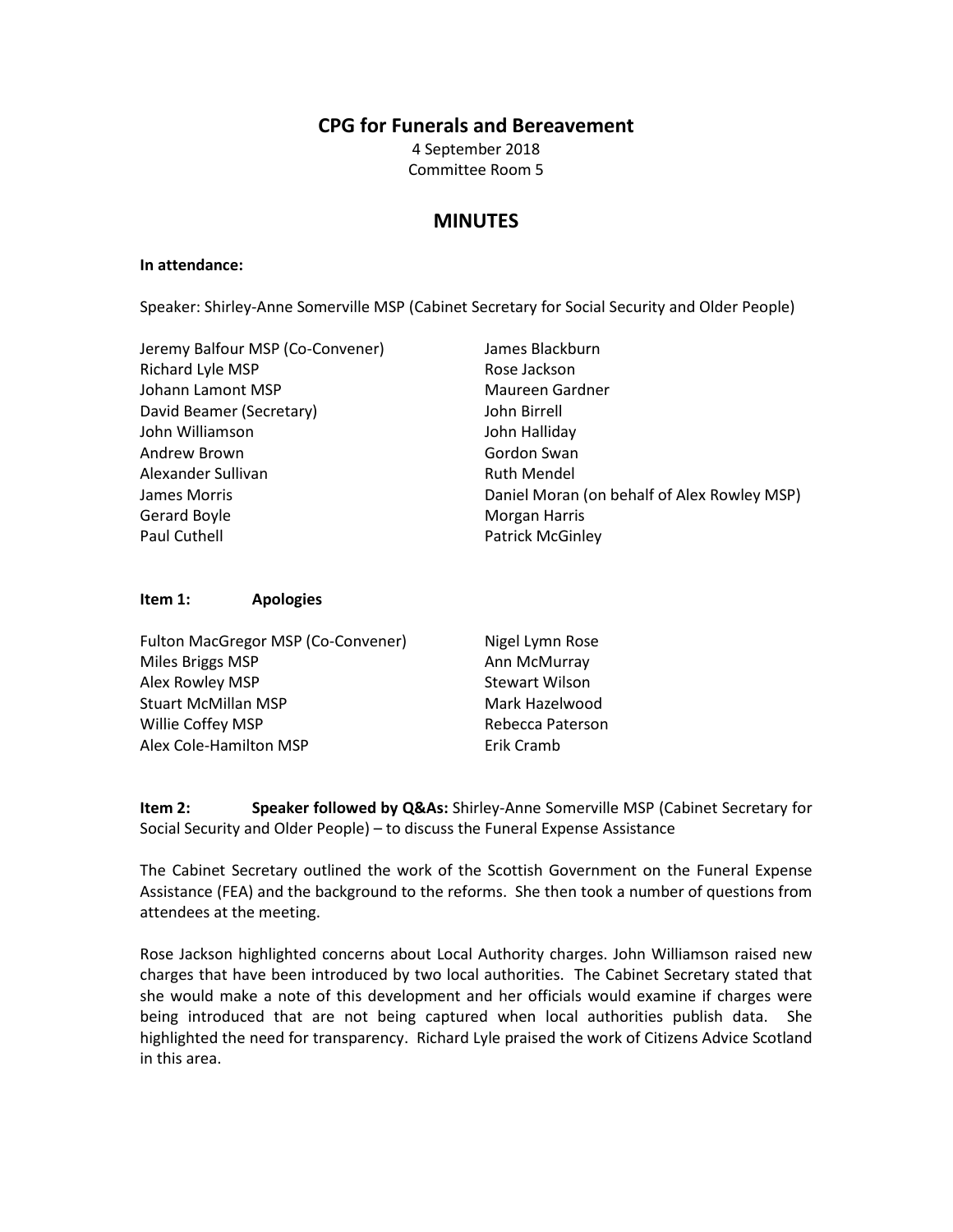John Birrell thanked the Cabinet Secretary for index linking the capped element of the current social fund funeral payment when the new FEA is introduced. However, he highlighted the inadequacy of the £700 capped element compared to the actual price of a funeral and the need to increase the amount to £1,350.

The Cabinet Secretary welcomed the Group's insight on this matter but stressed the improvements the FEA will introduce including on eligibility and the financial challenges faced by the Scottish Government. She stated that the capped element amount would be kept under review and recognised it didn't cover the cost of a simple funeral.

Morgan Harris asked why a coffin is not classed as an essential cost in the existing social fund funeral payment scheme. He called for a coffin to be paid for from the uncapped element. The Cabinet Secretary noted the request but raised the potential unintended consequences of moving items from the capped to the uncapped element.

Gerard Boyle discussed the existing claims process and the need for a final invoice. The Cabinet Secretary stated that the FEA application process will be more simplified and hoped that this will help improve the claims process when introduced.

Richard Lyle thanked the Cabinet Secretary for attending the meeting and for taking the time to address the questions raised by the Group.

### **Item 3: Approval of the minutes from the last meeting**

The minutes of the last meeting were approved.

#### **Item 4: Update**

All items were to be discussed in the agenda.

#### **Item 5: Funeral Poverty / Funeral Affordability (including Local Authority charges)**

Richard Lyle MSP discussed the concerns faced by some when considering how to afford a funeral in the future.

John Williamson examined different approaches including the provision of direct cremations. John Halliday from Caledonia Cremations outlined the work of his organisation and the offer that it makes. A discussion was then held on the role that direct cremation could play and the cost of a simple funeral.